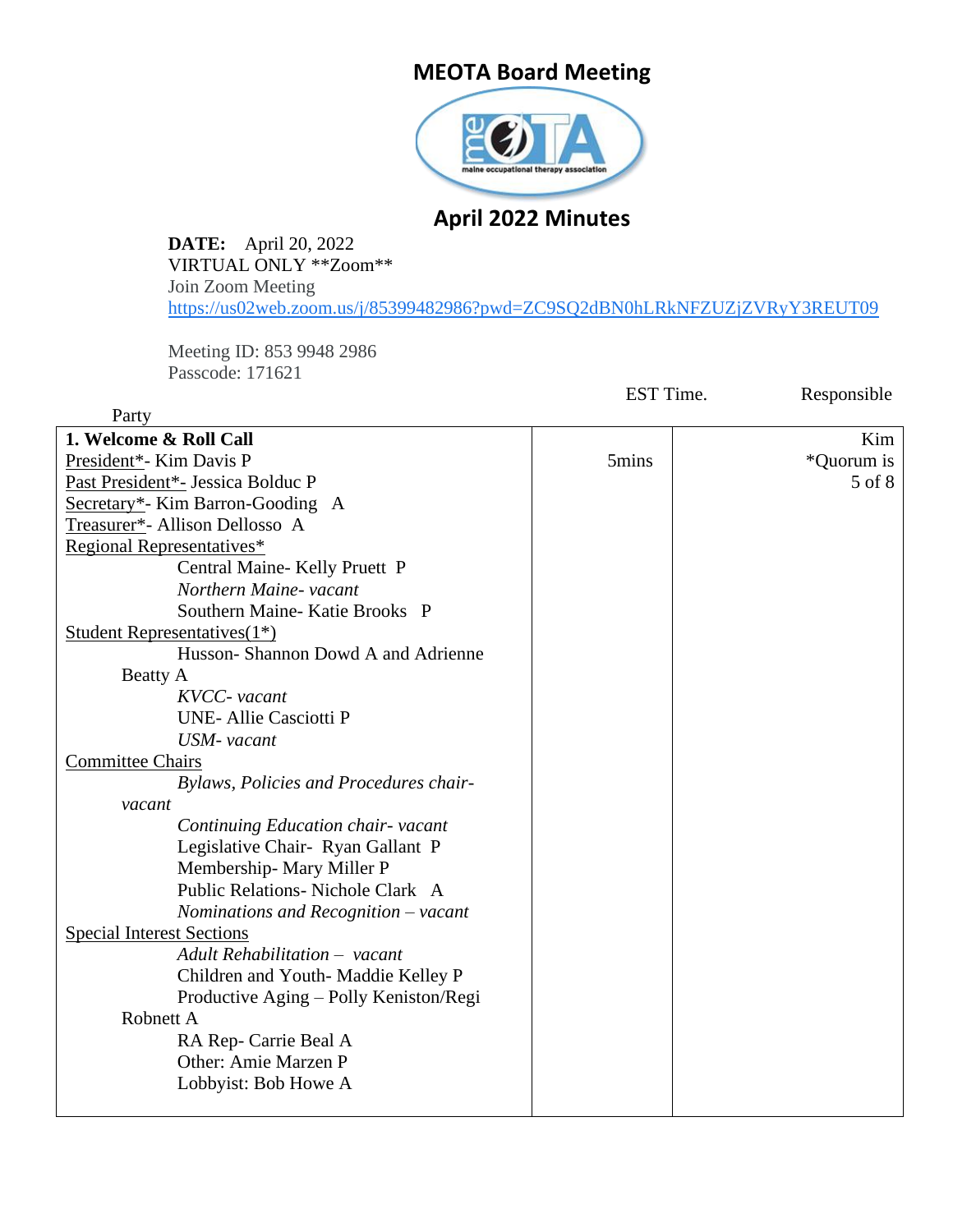| 2. Approved Minutes -                                           | 3        | Kim B                                               |
|-----------------------------------------------------------------|----------|-----------------------------------------------------|
| Motion to approve the minutes for March                         | mins     | Submitted for                                       |
| 2022<br>$1st$ : Katie $2nd$ : Kelly                             |          | website                                             |
|                                                                 |          |                                                     |
| 3. Review of Mission - MEOTA - ABOUT US maineot.org)            | 3        |                                                     |
| Read by: Katie                                                  | mins     |                                                     |
| 4. Question or Discussion of Reports – see below                | 5        | <b>President, Treasurer,</b>                        |
|                                                                 | mins     | Legislative, Membership<br>and CE chairs PR and UNE |
| Happy OT Month                                                  | 5 mins   | Kim                                                 |
|                                                                 |          |                                                     |
| 5. Old Business                                                 |          |                                                     |
| a. Appointments- Form available online                          |          |                                                     |
| <b>ELECTIONS AND NOMINATIONS (maineot.org)</b>                  |          |                                                     |
| Continued openings for the following:                           |          |                                                     |
| -Adult Rehab SIS Chair - ? if Katie                             |          |                                                     |
| reached out ?Shelby Hutchinson/Katey/Emily                      |          |                                                     |
| -Northern Rep Savannah Paradis-                                 |          |                                                     |
| Hamilton applied, approved by board 4/20/22<br>SIS Chair        |          |                                                     |
| <b>Bylaws Chair</b>                                             |          |                                                     |
| Nominations and Recognition Chair                               |          |                                                     |
| <b>Continuing Education Chair</b>                               |          |                                                     |
|                                                                 |          |                                                     |
| RA Rep *AOTA - Kim sent out memo and has                        |          |                                                     |
| had 2 interested parties                                        |          |                                                     |
|                                                                 |          |                                                     |
| <b>6. New Business/Updates</b>                                  | 6        | 60 mins                                             |
|                                                                 | $0$ mins |                                                     |
| a. Virtual Social scheduled May 11th                            |          | Katie/Kelly                                         |
| b. -Volunteer for PWH $prmeota@gmail.com$                       |          | Nichole                                             |
| May 21, June 11, July 16 (waiting for date                      |          |                                                     |
| confirmation)                                                   |          |                                                     |
| -Special Surfters TBD                                           |          |                                                     |
| -Habitat for Humanity TBD                                       |          |                                                     |
|                                                                 |          |                                                     |
| c. MaineCare Update                                             |          |                                                     |
| -should see increased July 1, Ryan to follow up for status      |          | Ryan                                                |
| update                                                          |          |                                                     |
| d. Licensure board updates - meeting held - unable to hear      |          | Kim                                                 |
| full discussion so will need to refer to minutes after approval |          |                                                     |
| at next meeting. Meeting was 3 hours due to guest speakers      |          |                                                     |
|                                                                 |          |                                                     |
| e. Spring Webinars                                              |          | Jessica                                             |
| Children & Youth SIS: March 5 <sup>th</sup> Complete            |          |                                                     |
| Adult Rehab SIS: April 9 <sup>th</sup> Sent messages to vt and  |          |                                                     |
| nh for more registrations. Vt offering free events for          |          |                                                     |
| month of April Complete                                         |          |                                                     |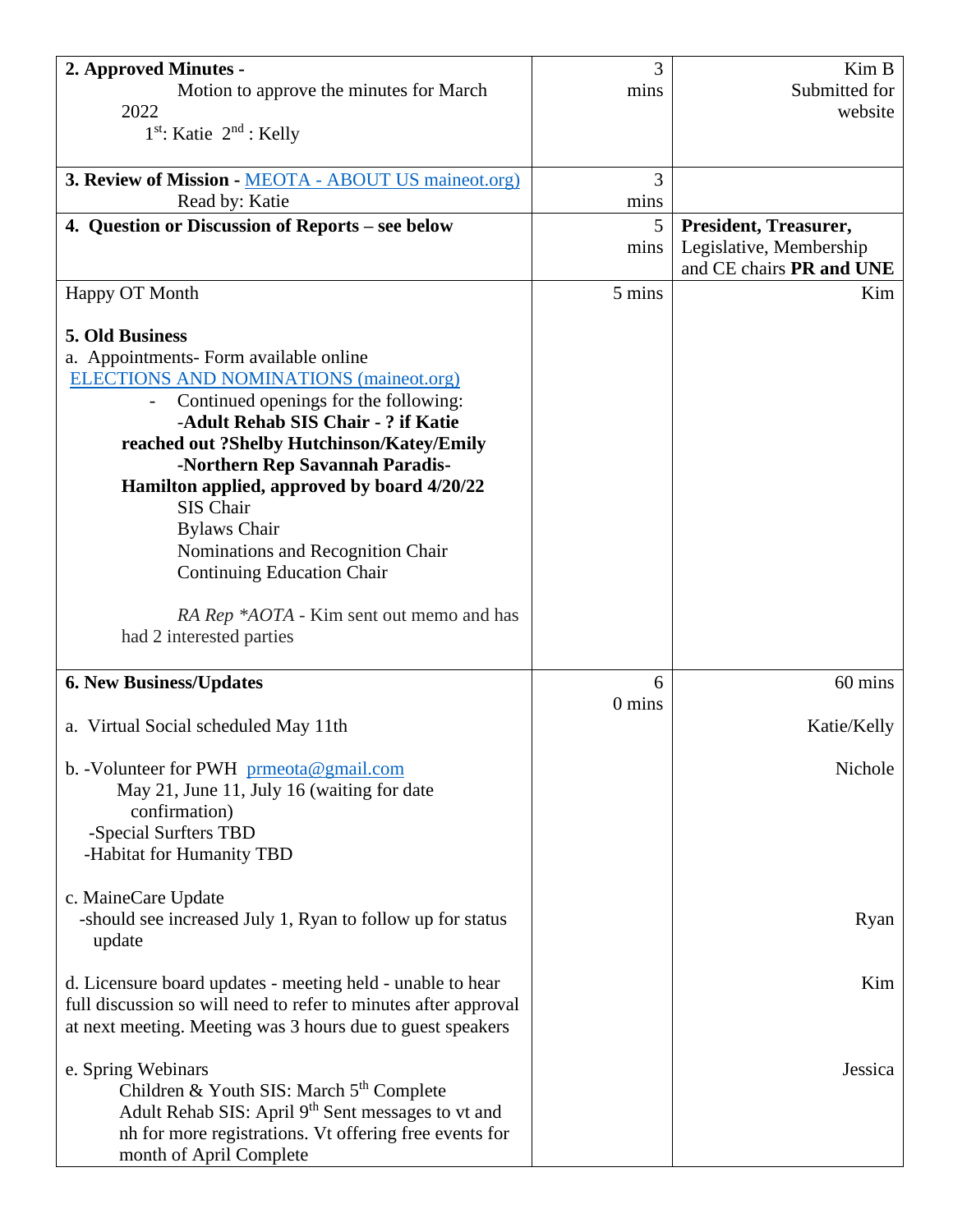| Productive Aging SIS: March 26 <sup>th</sup> Complete     |             |
|-----------------------------------------------------------|-------------|
| f. Fall 2022 Conference                                   | Jessica     |
| October $22nd$ , 2022                                     |             |
| Hilton Garden Inn in Freeport                             |             |
| Keynote - Cristina Reyes Smith                            |             |
| Theme - Contextual Diversity: New Frontiers of OT         |             |
| Practice                                                  |             |
| Call for papers out: 7 submissions thus far               |             |
| Sent another person the form. She wants to talk about     |             |
| domestic violence                                         |             |
|                                                           |             |
| g. student scholarships                                   | Allison     |
| award letters and checks sent? Allison to                 |             |
| follow up                                                 |             |
|                                                           | Kim         |
| h. Maine OT/OTA Salary Discrepancy                        |             |
| <b>AOTA</b> contacts                                      |             |
| Do we want to start an ad hoc committee?                  |             |
| Yes will send out information in hub                      |             |
|                                                           | Kim/Jessica |
| i. AOTA Bylaws and Structure Changes continue             |             |
| discussions; AOTA Members check your emails re: AOTA      |             |
| listening sessions April 25, 28th 8-9pmEST. AOTA voting   | Kim         |
| June 9-27. MeOTA will plan on our own zoom session for    |             |
| further discussion                                        |             |
|                                                           | Kim         |
| j. Hub due end of April: remember to send in submissions. |             |
| Mailing May 1                                             |             |
| -spring $SIS - Jessica$                                   |             |
| -Fall conference -Jessica                                 |             |
| -call for papers - Jessica                                |             |
| -RA appointment process Jessica/Carrie                    |             |
| -Regional Rep updates - Katie/Kelley                      |             |
| -open positions - Jessica                                 |             |
| -new vision statement - Kim D                             |             |
| -Licensure board update - Kim D                           |             |
| -reading and reflection circle (The Power of Fun) Amie    |             |
| -summer social or brainstorming for craft? Katie          |             |
| -legislative update $-$ Ryan/Kim                          |             |
| -AOTA conference highlights -Adrienne                     |             |
| -OT Month greeting/graphic – Amie?                        |             |
| -President's Greeting – Kim                               |             |
| -PR events? -Nichole                                      |             |
| -Next board meeting dates?                                |             |
| -membership drive specific blurbs for recruitment $-$ Kim |             |
| -open call for ad hoc for salary discrepancy - Kim        |             |
| -thanks to Howe&Cahill                                    |             |
|                                                           | Kim         |
| k. ASAP Update                                            |             |
| expenses flight, hotel, food                              |             |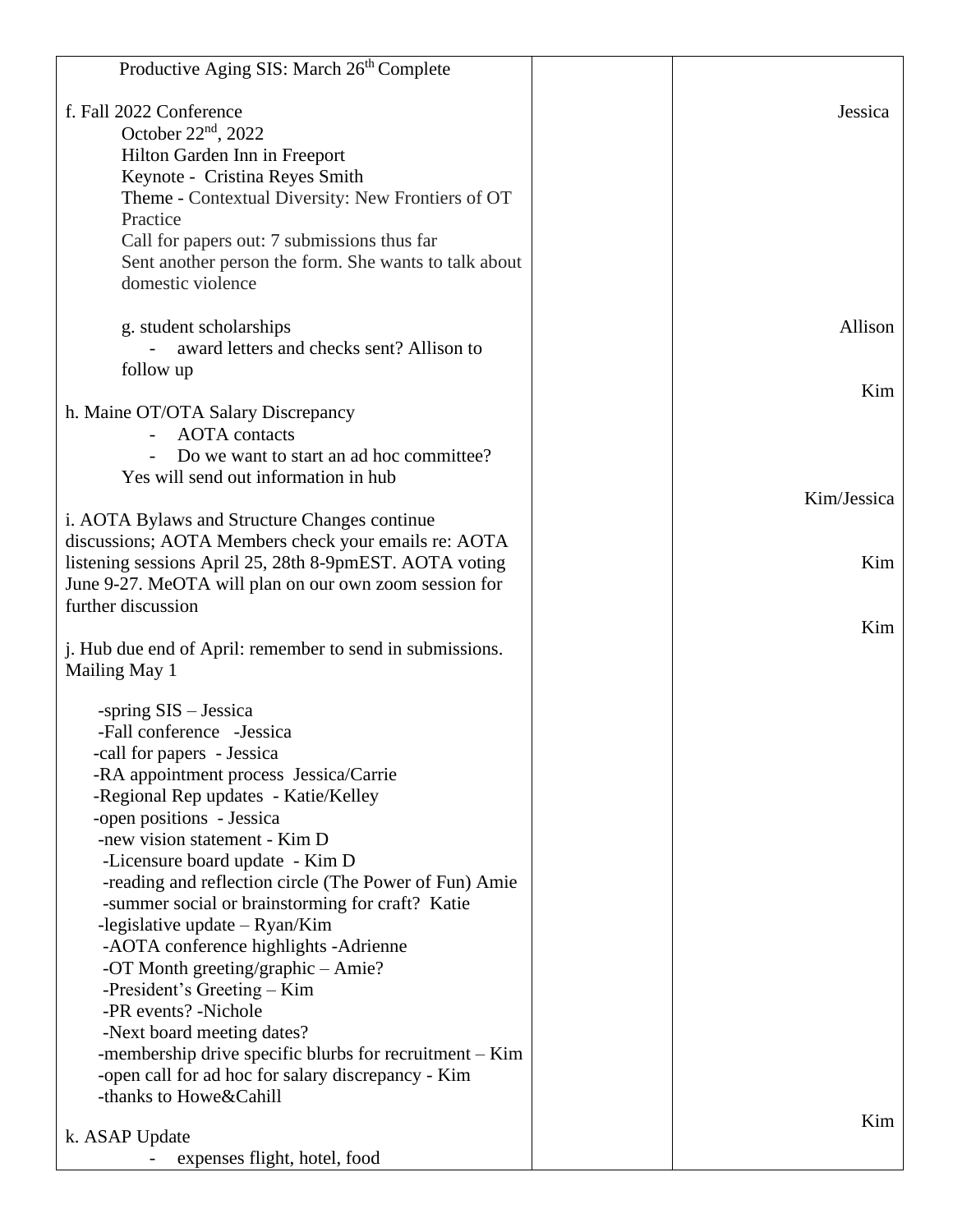| ME, NH and VT discussion about<br>conferences<br>pilot project for association management<br>companies                                                                                                                                                                                                                                                                                |           | Amie?                                                                                                                                                                            |
|---------------------------------------------------------------------------------------------------------------------------------------------------------------------------------------------------------------------------------------------------------------------------------------------------------------------------------------------------------------------------------------|-----------|----------------------------------------------------------------------------------------------------------------------------------------------------------------------------------|
| 1. Book Club Update - June 8 6:30 to 8pm                                                                                                                                                                                                                                                                                                                                              |           | group                                                                                                                                                                            |
| m. How do we get new people up and running -<br>membership, northern rep, adult rehab sis<br>-update SOP?<br>-refresh succession planning checklist<br>-website tutorials with Amie<br>-Membership drive for October<br>-Peer Regional Rep mentoring/support, ?regular meetups<br>-Peer SIS mentoring/support, ?regular meetups (?after)<br>board meetings)<br>-social media outreach |           | discussion                                                                                                                                                                       |
| n. continuing education ideas - like to look at things that<br>might be specific to some specialties - hand clinic?, mental<br>health, fieldwork supervision. What other ideas do we have?<br>-Spring Webinar with SIS focus<br>-Fall conference SIS roundtables<br>-record all conference sessions via zoom<br>-Continue to brainstorm at May meeting for<br>topics/speakers         |           | group<br>discussion                                                                                                                                                              |
| o. Retirement of Howe and Cahill - meeting to meet those<br>being recommended by Bob to take over.<br>Nate Clutier and Bill Ferdinand of Eaton<br>Peabody<br>Jessica submitted 3 other names                                                                                                                                                                                          |           | <b>Bob Howe</b>                                                                                                                                                                  |
| 9. Final Items<br>a. actions to be taken                                                                                                                                                                                                                                                                                                                                              | 5<br>mins | See above<br>column for actions                                                                                                                                                  |
| b. next meeting date/location-see next                                                                                                                                                                                                                                                                                                                                                |           | items                                                                                                                                                                            |
| column<br>c. close meeting at 742pm                                                                                                                                                                                                                                                                                                                                                   |           | <b>Next</b><br><b>Meeting:</b>                                                                                                                                                   |
|                                                                                                                                                                                                                                                                                                                                                                                       |           | May 18, 2022                                                                                                                                                                     |
|                                                                                                                                                                                                                                                                                                                                                                                       |           | <b>Reports Due in May:</b><br><b>Public Relations</b><br><b>Regional Representatives</b><br><b>Special Interest Section</b><br><b>Student Representatives</b><br>Legislative Rep |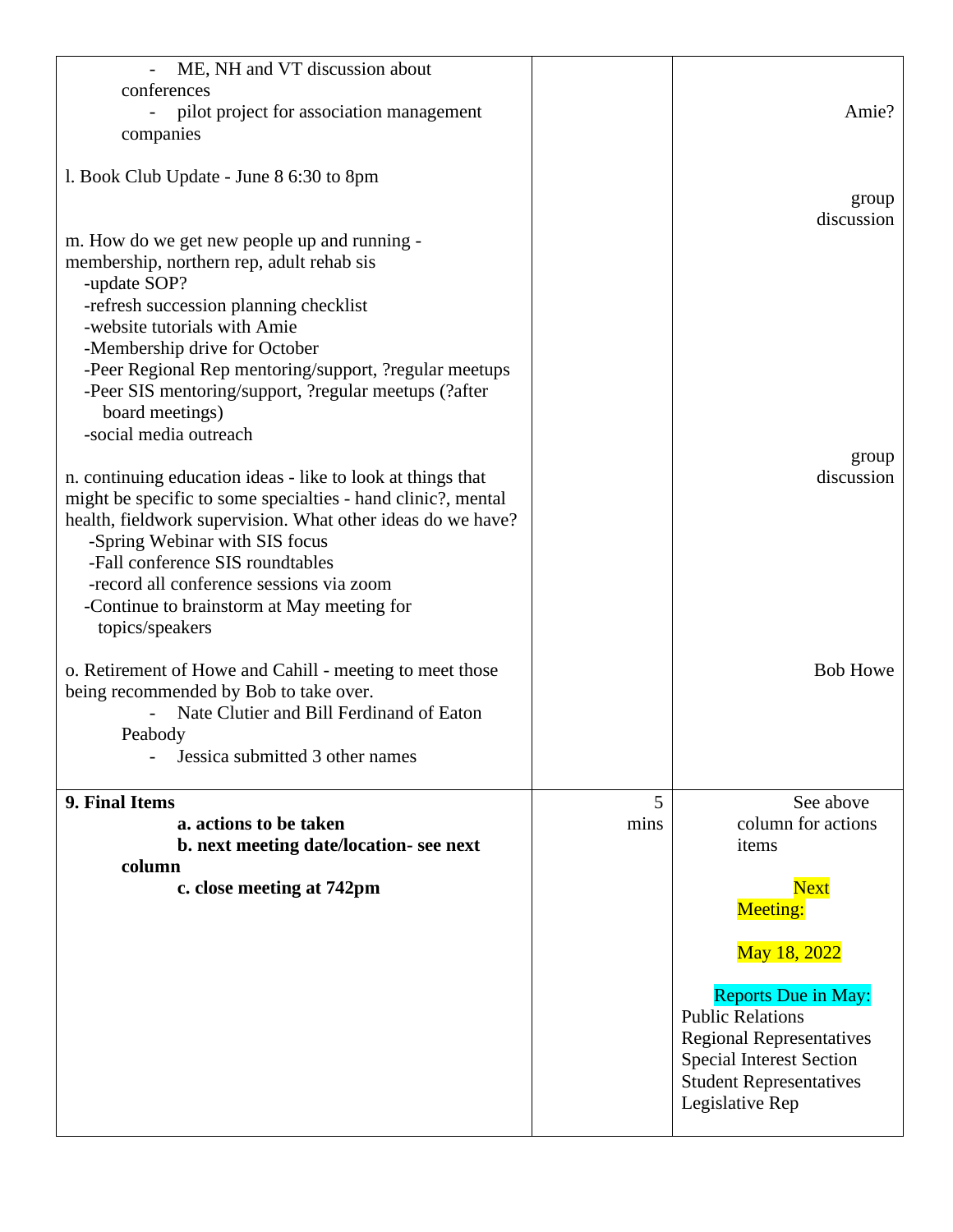### Submitted by: Jessica J Bolduc

Role call: P for present EX for excused A for absent

# of years as an OT/ OTA (students please write N/A) \*

```
4
```
Position sought \*

Northern Maine Regional Representative

Statement of Interest and Qualifications: (min of 500 characters) \*

I am passionate about the OT profession and would be honored to join the MeOTA regional team as the Northern Regional Representative and relay information presented during meetings about legislative changes and happenings. There is much to be said about the OT energy in the Northern region and I would be delighted to share this energy with the Central and Southern regions. I have recently created and started working as an OT for my business, Northern Pines OT, and have been excited to network and learn from others in the profession. I am passionate, dedicated and always looking to enhance my skills and knowledge as an OT. I take pride in sharing awareness about the profession of OT and providing leadership to fellow providers. My experience as a Rehab Coordinator over the last three years have prepared me for a role in leadership, and ensured I communicate effectively to establish professional and interpersonal relationships within the team. I am motivated to provide creative ideas to the group and assist with sharing MeOTA news and updates in the Northern region. Please consider my nomination as the Northern Maine Regional Representative, as I would be honored to be a part of the team.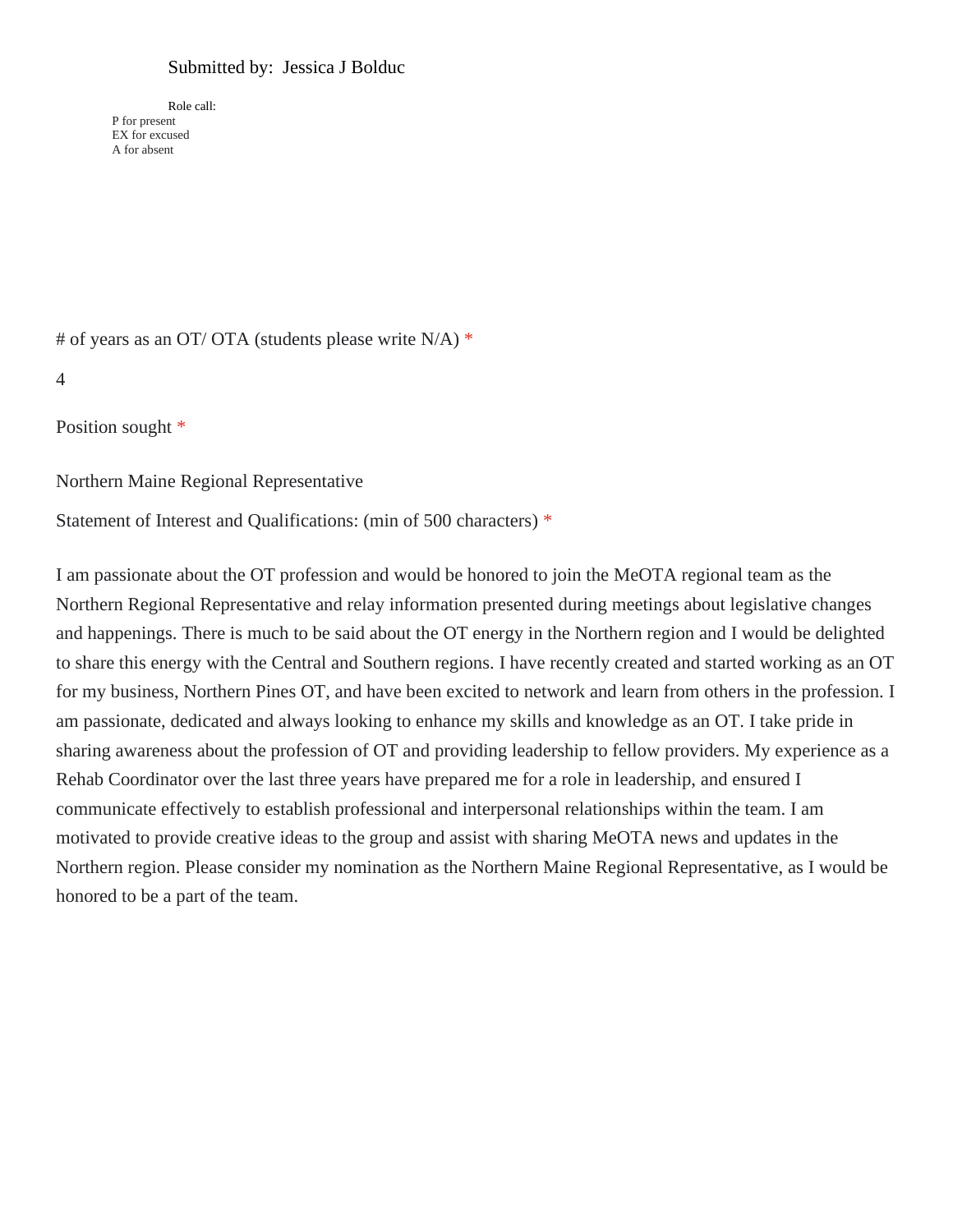

# **April 2022 MONTHLY STATUS REPORT**

To: MeOTA

From: Allison Casciotti Subject: University of New England student representative

| ACTIVITIES COMPLETED IN THE PAST MONTH                                     |            |                                                              |          |
|----------------------------------------------------------------------------|------------|--------------------------------------------------------------|----------|
| Completed Deliverables: "OT Month" advertisements on UNE (Portland) campus |            |                                                              |          |
| <b>ACTIVITIES IN PROCESS</b>                                               |            | <b>NEXT ACTION</b>                                           | DUE DATE |
| ↘<br>celebrations                                                          | "OT Month" | Planning: Trivia<br>Night,<br>Celebration,<br>Party, Exhibit | ⋗<br>/14 |
|                                                                            |            | ACTIVITIES TO BE STARTED WITHIN THE NEXT MONTH               |          |
| ↘                                                                          |            |                                                              |          |
|                                                                            |            | <b>LONG TERM PROJECTS</b>                                    |          |
|                                                                            |            |                                                              |          |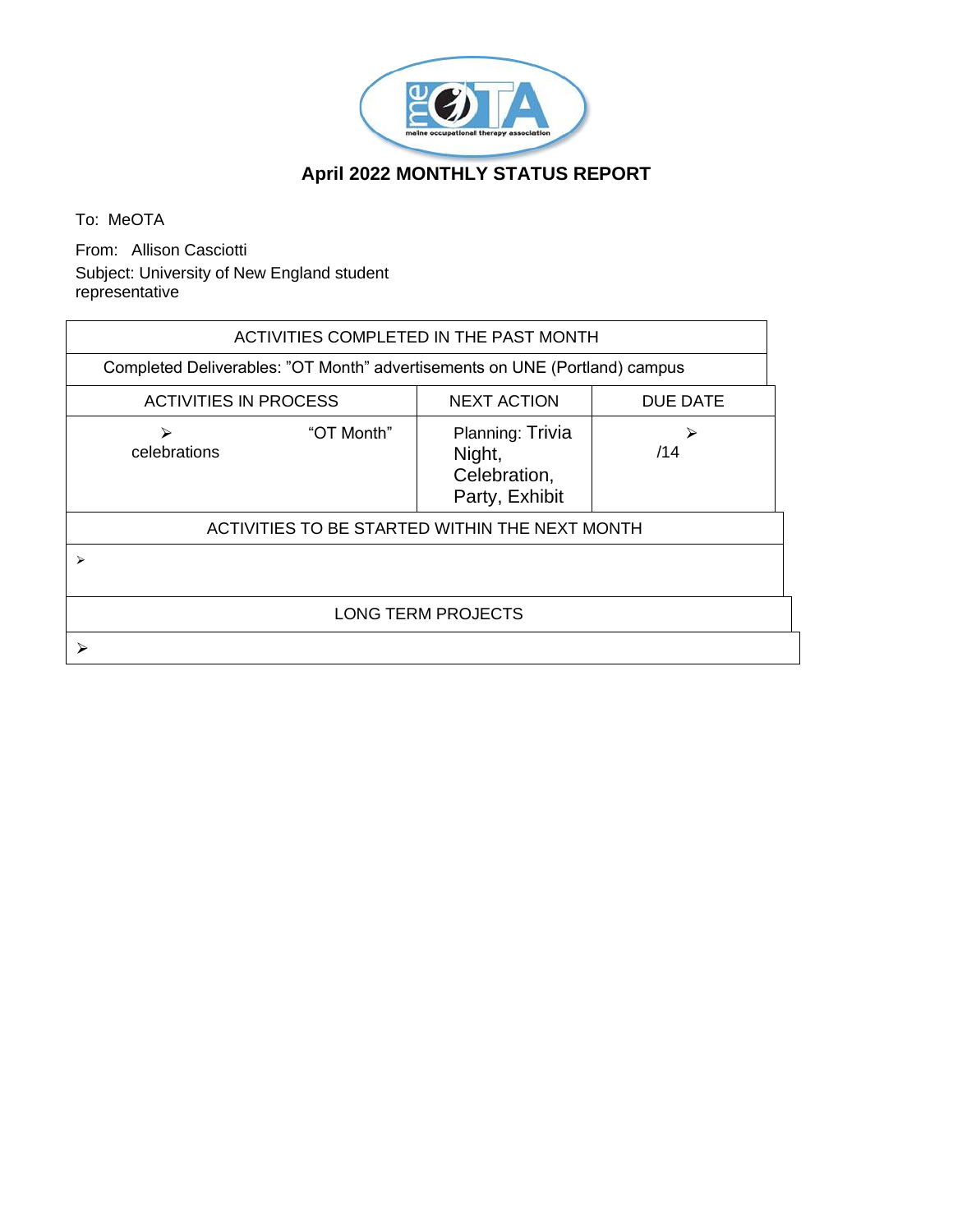# **April 2022 MONTHLY STATUS REPORT**

To: MeOTA

From: PR MeOTA

Subject: April Monthly status report

| ACTIVITIES COMPLETED IN THE PAST MONTH                                                                                                                                                                                                                                                                                  |                                                                                                                            |                 |
|-------------------------------------------------------------------------------------------------------------------------------------------------------------------------------------------------------------------------------------------------------------------------------------------------------------------------|----------------------------------------------------------------------------------------------------------------------------|-----------------|
| <b>Completed Deliverables</b>                                                                                                                                                                                                                                                                                           |                                                                                                                            |                 |
| <b>ACTIVITIES IN PROCESS</b>                                                                                                                                                                                                                                                                                            | <b>NEXT ACTION</b>                                                                                                         | <b>DUE DATE</b> |
| <b>Special Surfers</b><br>➤                                                                                                                                                                                                                                                                                             | Sending out dates,<br>➤<br>begins in June                                                                                  | ≻               |
| <b>Partners for World Health Dates-</b><br>⋗<br>asked for May 21 <sup>st</sup> , June 11 <sup>th</sup> and July<br>16th. All 9a-12p                                                                                                                                                                                     | $\triangleright$ Waiting for<br>response from<br>PWH. Will email<br>again if I do not<br>hear back by<br>meeting           | ➤               |
| <b>Habitat for Humanity</b><br>⋗                                                                                                                                                                                                                                                                                        | Reached out and<br>$\blacktriangleright$<br>waiting to see if<br>they have any<br>volunteer<br>opportunities this<br>year. | ⋗               |
| ACTIVITIES TO BE STARTED WITHIN THE NEXT MONTH                                                                                                                                                                                                                                                                          |                                                                                                                            |                 |
| Continue to reach out to PWH and Habitat to set up volunteer dates, look into any beach<br>↘<br>cleanup days that we could get involved in, or community clean up. Walks where we can<br>form teams and hand out water bottles to participants. Reaching out to newspapers to<br>possibly post about the OT profession. |                                                                                                                            |                 |
|                                                                                                                                                                                                                                                                                                                         | <b>LONG TERM PROJECTS</b>                                                                                                  |                 |
| PWH, Habitat<br>⋗                                                                                                                                                                                                                                                                                                       |                                                                                                                            |                 |
|                                                                                                                                                                                                                                                                                                                         | <b>ISSUES FOR IMMEDIATE ATTENTION</b>                                                                                      |                 |
| <b>Contact for LL Bean</b><br>⋗                                                                                                                                                                                                                                                                                         |                                                                                                                            |                 |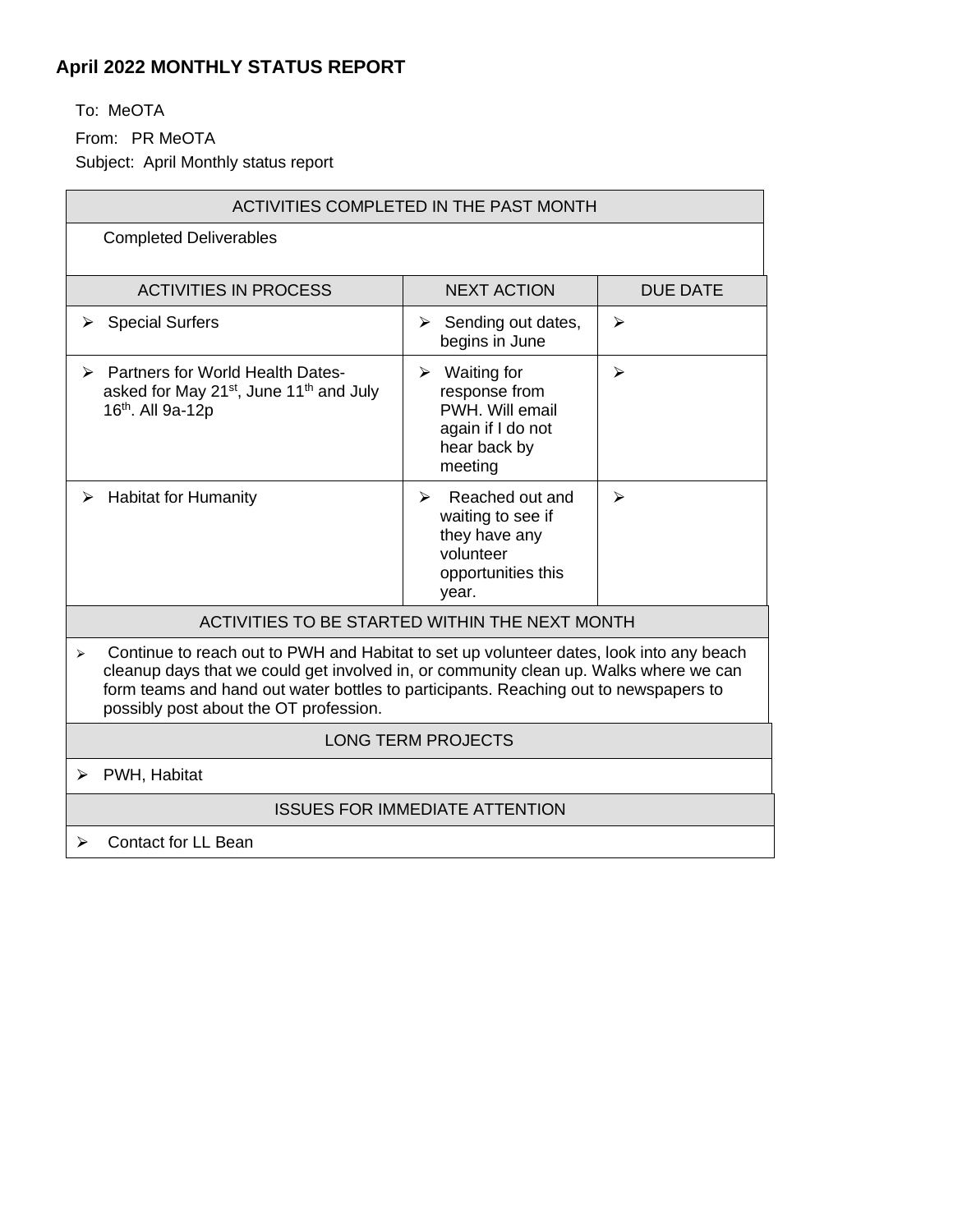# **April 2022 MONTHLY STATUS REPORT**

To: MeOTA

From: Allison Dellosso

Subject: Treasurer Report

| ACTIVITIES COMPLETED IN THE PAST MONTH                                            |                                                                                                                                                                               |  |
|-----------------------------------------------------------------------------------|-------------------------------------------------------------------------------------------------------------------------------------------------------------------------------|--|
| <b>Completed Deliverables:</b>                                                    |                                                                                                                                                                               |  |
| ⋗                                                                                 | Consultant paid up to date                                                                                                                                                    |  |
| ⋗                                                                                 | Insurance and lobbyist paid up to date                                                                                                                                        |  |
| ↘                                                                                 | Current Account balance: 4/15/22: \$18096.01                                                                                                                                  |  |
|                                                                                   |                                                                                                                                                                               |  |
| <b>ACTIVITIES IN PROCESS</b>                                                      | <b>NEXT ACTION</b><br><b>DUE DATE</b>                                                                                                                                         |  |
| $\triangleright$ Adding Kim to Bangor Savings Bank                                | $\triangleright$ Kim to sign forms<br>$\triangleright$ Anticipated<br>at bank<br>April 2022                                                                                   |  |
| $\triangleright$ Taxes                                                            | $\triangleright$ working with ITC to<br>$\triangleright$ Anticipated<br>April 2022<br>complete taxes                                                                          |  |
| $\triangleright$ Switching funds from Ameriprize to<br><b>Bangor Savings Bank</b> | $\triangleright$ Completing forms-<br>$\triangleright$ Anticipated May<br>will need to be<br>2022<br>signed by<br>treasurer, president<br>and secretary and<br>then submitted |  |
| $\triangleright$ Fraud Dispute                                                    | $\triangleright$ None right now-<br>$\triangleright$ April or May<br>2022<br>waiting to hear<br>results                                                                       |  |
| ACTIVITIES TO BE STARTED WITHIN THE NEXT MONTH                                    |                                                                                                                                                                               |  |
| Get event insurance for Fall conference<br>$\blacktriangleright$                  |                                                                                                                                                                               |  |
|                                                                                   | <b>LONG TERM PROJECTS</b>                                                                                                                                                     |  |
| ≻                                                                                 |                                                                                                                                                                               |  |
| <b>ISSUES FOR IMMEDIATE ATTENTION</b>                                             |                                                                                                                                                                               |  |
| ⋗                                                                                 |                                                                                                                                                                               |  |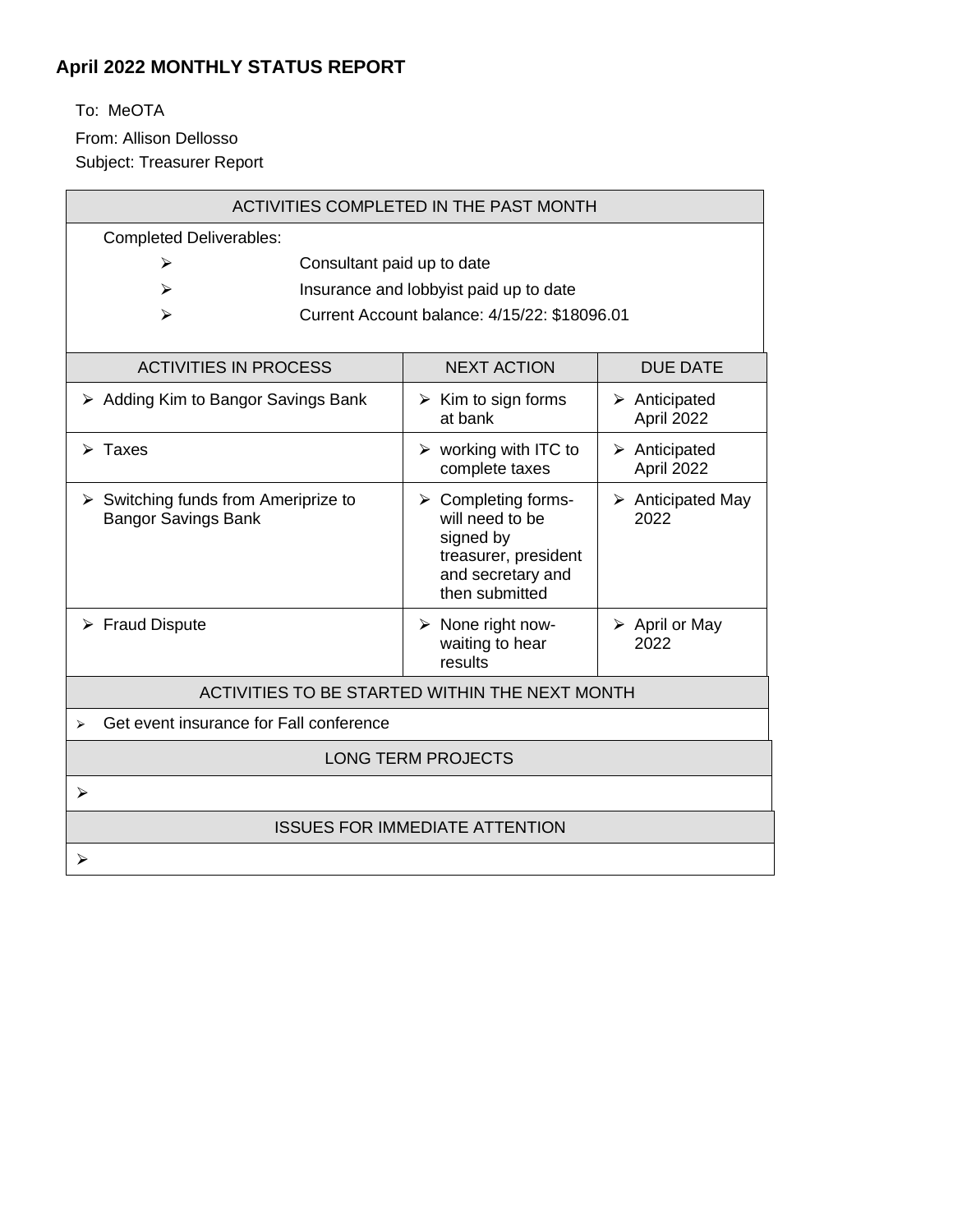To: MeOTA From: Kim Davis Subject: President

| ACTIVITIES COMPLETED IN THE PAST MONTH                                                                                                                                                                                                                                                                                        |                                                                        |                            |
|-------------------------------------------------------------------------------------------------------------------------------------------------------------------------------------------------------------------------------------------------------------------------------------------------------------------------------|------------------------------------------------------------------------|----------------------------|
| <b>Completed Deliverables:</b>                                                                                                                                                                                                                                                                                                |                                                                        |                            |
| Cooperation with NH and VT for offering membership benefits                                                                                                                                                                                                                                                                   |                                                                        |                            |
| among all states for continuing education<br>Contacted both NH and VT to post the webinars on their social media and<br>$\Omega$                                                                                                                                                                                              |                                                                        |                            |
| websites. Completed by both.                                                                                                                                                                                                                                                                                                  |                                                                        |                            |
|                                                                                                                                                                                                                                                                                                                               | Signed up for the listening session on the pilot project for           |                            |
| association management with AOTA                                                                                                                                                                                                                                                                                              |                                                                        |                            |
| representative position with Katie and Kelly.                                                                                                                                                                                                                                                                                 | Talked to Savanah Paradis Hamilton re the northern maine               |                            |
|                                                                                                                                                                                                                                                                                                                               | Sent the link for a potential presenter for the fall session           |                            |
|                                                                                                                                                                                                                                                                                                                               |                                                                        |                            |
| <b>ACTIVITIES IN PROCESS</b>                                                                                                                                                                                                                                                                                                  | <b>NEXT ACTION</b>                                                     | <b>DUE DATE</b>            |
| Hub<br>⋗                                                                                                                                                                                                                                                                                                                      | $\triangleright$ submit                                                | $\triangleright$ April 15  |
| <b>Review State Presidents Orientation</b><br>⋗                                                                                                                                                                                                                                                                               | Find the link on<br>➤<br>CommunOT                                      | $\triangleright$ Summer 22 |
| ⋗                                                                                                                                                                                                                                                                                                                             | ⋗                                                                      | ➤                          |
| ACTIVITIES TO BE STARTED WITHIN THE NEXT MONTH                                                                                                                                                                                                                                                                                |                                                                        |                            |
| Better way to onboard new members<br>➤                                                                                                                                                                                                                                                                                        |                                                                        |                            |
|                                                                                                                                                                                                                                                                                                                               | <b>LONG TERM PROJECTS</b>                                              |                            |
| Look at alternative methods for tracking legislative issues that will be of importance to OT<br>➤                                                                                                                                                                                                                             |                                                                        |                            |
| Improve membership numbers Continued discussion and ideas.<br>⋗                                                                                                                                                                                                                                                               |                                                                        |                            |
| Discount for new grads<br>$\circ$                                                                                                                                                                                                                                                                                             |                                                                        |                            |
| Buy multiple years at a discounted rate<br>$\circ$                                                                                                                                                                                                                                                                            |                                                                        |                            |
| Company membership – special fee for corporations that want to purchase and all<br>$\circ$<br>employees have access                                                                                                                                                                                                           |                                                                        |                            |
| Look at possible tiers of membership access<br>$\circ$                                                                                                                                                                                                                                                                        |                                                                        |                            |
| Gold – full access                                                                                                                                                                                                                                                                                                            |                                                                        |                            |
| Silver – almost full access – basic access plus SIS's plus discount for a<br>٠<br>single event                                                                                                                                                                                                                                |                                                                        |                            |
| Bronze $-$ basic access $-$ website/hub only $-$ no discounts for events<br>٠                                                                                                                                                                                                                                                 |                                                                        |                            |
| Phone calls or emails to interact with new members as a welcome – personal from<br>$\circ$<br>the board – each person gets a single month to connect.                                                                                                                                                                         |                                                                        |                            |
| Phone calls or emails to remind for renewals – same system for new members<br>$\Omega$                                                                                                                                                                                                                                        |                                                                        |                            |
| $\circ$                                                                                                                                                                                                                                                                                                                       | Look at our value proposition statement and make sure that it is clear |                            |
| <b>Membership Seminar Summary</b><br>⋗                                                                                                                                                                                                                                                                                        |                                                                        |                            |
| Need to tap into Millennial and Gen X because if we focus on those born before<br>$\circ$<br>64 we will lose membership.                                                                                                                                                                                                      |                                                                        |                            |
| Top 3 ways to increase membership – word of mouth, email, association<br>$\circ$<br>sponsored events and meetings. Social media is good and paid online digital<br>marketing can be helpful at upwards of 20% success and all other methods<br>(chapters, direct mail, telemarketing etc. are not as successful. Both word of |                                                                        |                            |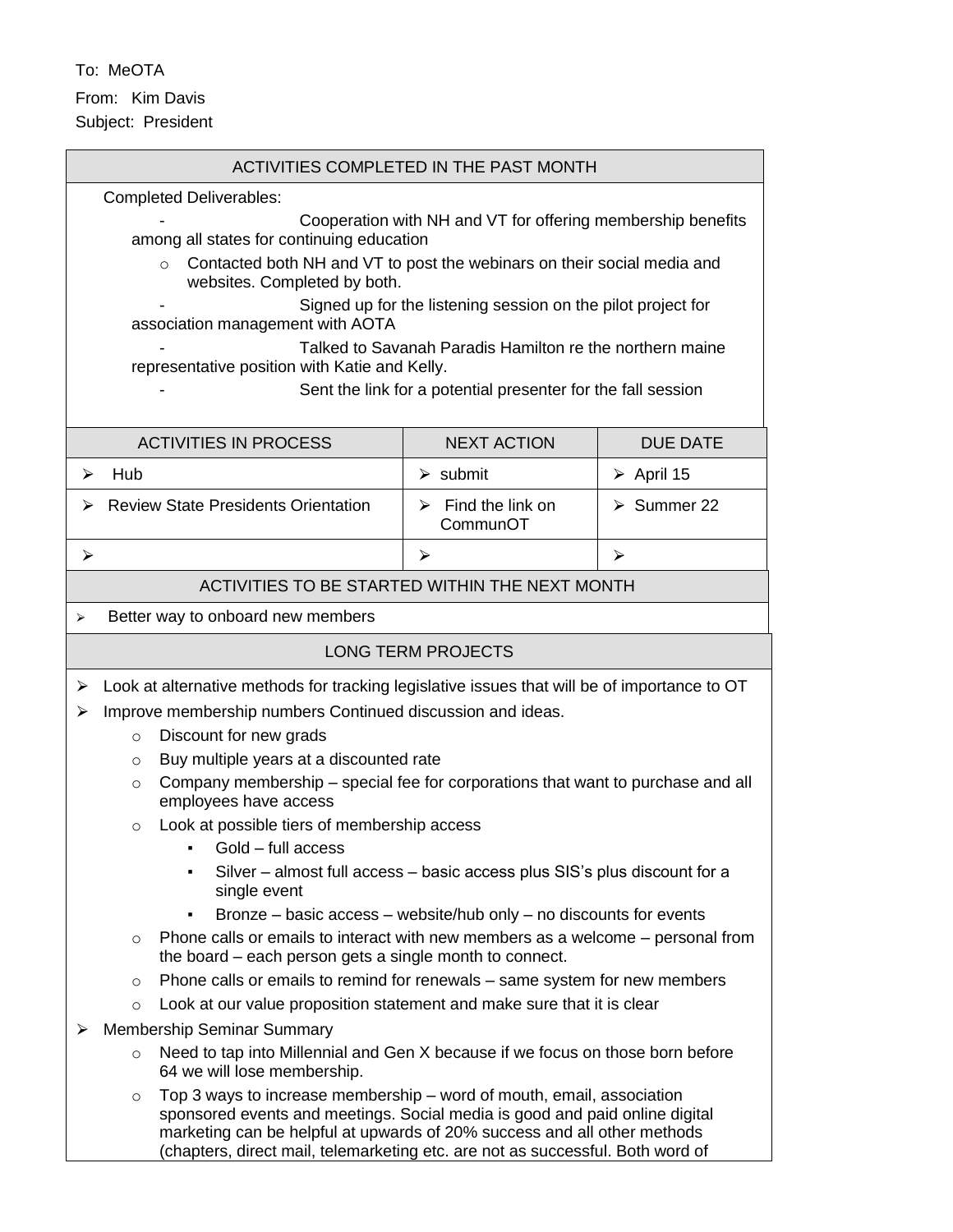mouth and email are both declining over time so will not be as effective at some point in the future. These will be our primary methods as they are most favored by associations with up to 5000 members.

- $\circ$  Offers with the most effectiveness include conference or convention discounts, dues discounts for first year and monthly/quarterly dues installments. Additional months free, multiple year discounts, member referral incentives, free gifts or premiums and finally drawings or contests. I am not sure that free trials or money back guarantees would be something we would want to consider.
- o Others are reporting that networking, ce and accessing specialized or current information to be the top reasons for members to join. Learning about best practices, attending conferences, supporting the mission, supporting advocacy advancing their career, obtaining discounts, recognition are lower. Those associations who have renewals abover 80% indicate the members join for the access to specialized and current information. Those with increases in new members is to lear best practices in their profession and support advocacy. Those who report declines believe they join to network and or attend conferences.
- $\circ$  Ways to onboard new members welcome email, opportunity to create a membership profile, invitation to follow/like association's social media page. New member engagement email series, invite to join an online community, membership card, emailed welcome kit, mailed welcome kit, welcome phone call, invite to volunteer, new member webinars, in person new member reception all have positive results.
- $\circ$  Social media looks like Facebook, twitter, and LinkedIn are all pretty successful with Instagram and YouTube coming in next. Those who have increases in membership do use Instagram. About 41% of the associations post between 1 and 3 times a week. The bigger the membership the more they post – upwards of 7 times a week.
- $\circ$  Membership engagement increased for many through attendance at webinars including focused information for facing the challenges of the pandemic.
- o The number one reason for losing members is lack of engagement with the organization.
- $\circ$  Interestingly associations with renewal rates at or above 80% and new member renewals at 80% or above are more likely to employ a fixed calendar date for membership renewals.
- $\circ$  49% allow members' access for 2 to 3 months after their membership expires. They are also the ones with the highest renewal rates.
- $\circ$  Email is the most frequent method for renewal reminders with the average being 5 sent to each member. It is not really the most effective – apparently telemarketing is more effective and paid digital ads.
- o Most start their renewal effort 3 months in advance of expiration.
- $\circ$  Most stop the effort of trying to get members to renew at 3 months after expiration while individual group (like us) don't stop.
- $\circ$  Direct mail is better than phone calls for renewal but smaller associations are more likely to find that calls are helpful
- o Helpful renewal options included accommodations for member hardships, installment payments and automatic credit card renewal. Multiyear and lifetime memberships were also pretty effective.
- $\circ$  Reasons for not renewing is lack of engagement with association, lack of value, employer won't pay/stopped paying, forgot to renew, can't justify the membership cost with any return on investment, too expensive, and retirement.
- $\circ$  How to get people back those with high rates of renewal and new member renewal make phone calls and emails to be most helpful.
- $\circ$  Associations reporting increases in membership numbers put their money into awareness, recruitment, engagement and renewal.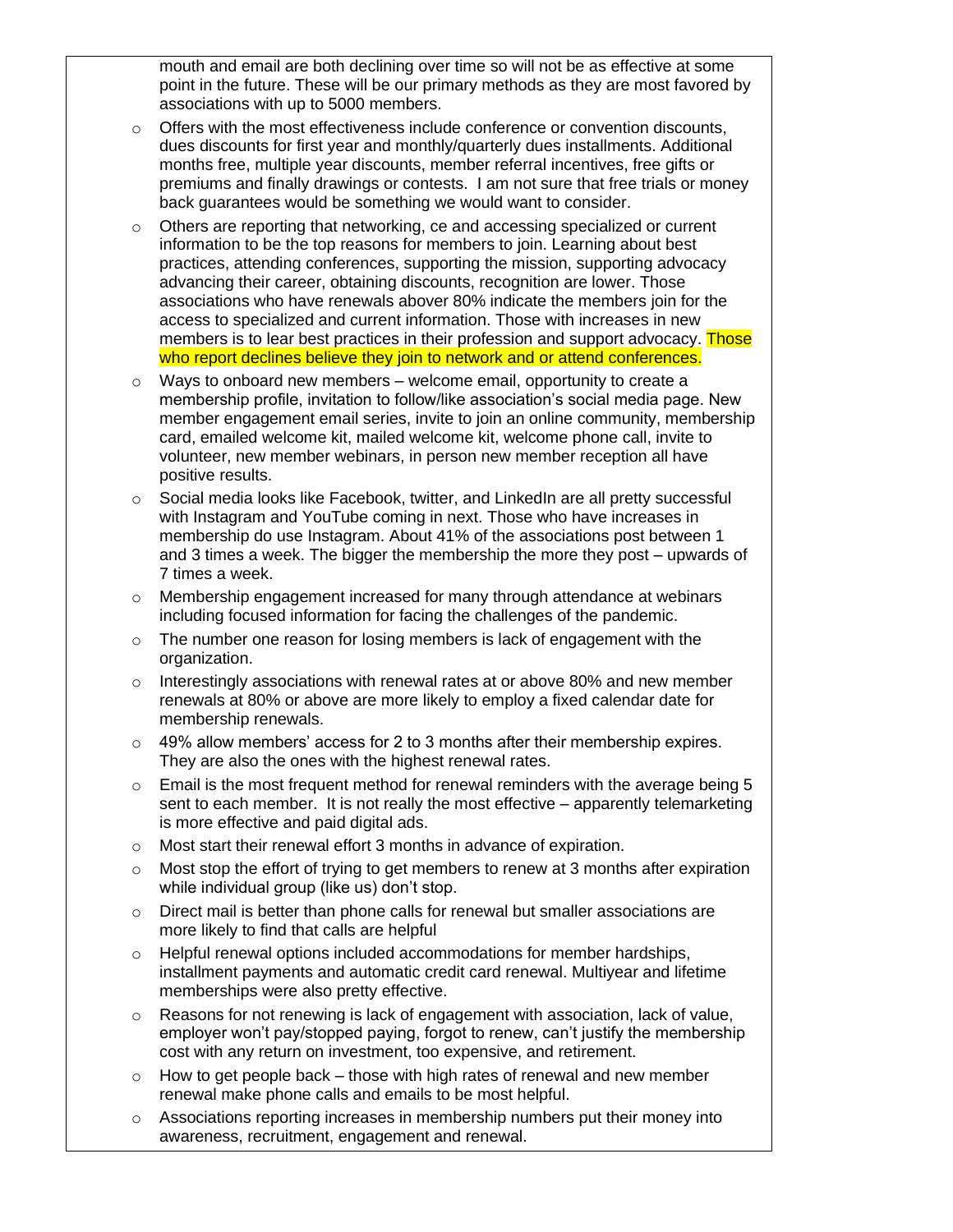- $\circ$  49% of the associations allowed for 2 to 3 month extension of 2 to 3 months of a grace period due to economic hardships as a result of the pandemic.
- o 62% of associations plan to continue to offer virtual events.
- $\circ$  Biggest challenge to growing membership is difficulty in communicating value or benefit, insufficient staff and difficulty attracting and/or maintaining members. Other considerations include difficulty meeting the needs of different parts of the memberships as it is diverse, lack of a plan, insufficient budget, lack of marketing expertise, difficulty converting student memberships to regular memberships, don't understand the market.
- $\circ$  The biggest external challenges to growing membership include declining member and employer budgets, pandemic, economy/recession, competitive associations or sources of information (AOTA, ASHT), perception of the association or the culture, brand awareness, changing demographics.
- o Associations with growth have a process or are looking at a process for supporting innovation.
- $\circ$  Dues cost the mean for individual is \$833 with the median at \$216. 10% are below 50, 12% at \$50 to \$99, \$100 to \$149, and 13% at \$150 to \$199. Those with more member renewals have a sliding scale for dues.
- o How often do associations raise dues 53% as needed.
- $\circ$  Associations that are experiencing an increase are using a tiered membership option.
- $\circ$  More and more are using paid advertisement with Facebook (76%), retargeting (Facebook, adroll, google) (69%), search engine marketing (56%), lead generation content marketing (videos, webinars) (47%), linked in paid advertising, paid banner ads on other websites and Instagram paid advertising.
- These are used mostly for membership, conference, professional development meetings/programs and webinars.
- o Apparently the majority of associations send out 2 to 3 emails per week. The smaller the association the fewer the emails but only 1% send out 0 per week.
- $\triangleright$  Tips from those who have participated in the survey (22% have been from healthcare majority)
	- $\circ$  Promote group membership to current members with 3 or 4 individual memberships in the association.
	- $\circ$  Outbound phone campaigns were very effective for retention, especially early in the COVID pandemic.
	- $\circ$  We recently bundled our on-demand webinars with membership and created a new membership level which has proven to be very popular.
	- o Mass media marketing and awareness campaigns integrated with digital ads, retargeting, thought leadership and campaign landing pages.
	- $\circ$  Phone calls to prospects who have engaged with us in some way (e.g., attended an event or signed up as a website guest). Many of these prospects are at the precipice of joining and the phone call gets them over the line.
	- $\circ$  Offering a discount on multi-year memberships (18% off a 2-year and 25% off a 3year).
	- o We have implemented a year-long system of touchpoints for 1st-year members.
	- $\circ$  Innovate. Innovate. Innovate. Flexibility. Be open to new opportunities. Testalways.
	- $\circ$  That if you send too many emails you become background noise and are ignored.
	- $\circ$  I believe people still like the personal phone calls and talking with a membership person.
	- Membership marketing is a mixture of both art and science. Understanding the issues for the sector and effectively communicating how your association is part of the answer they are seeking is tremendous ongoing work. Testing packages, offers, subject lines is absolutely critical to long-term success.